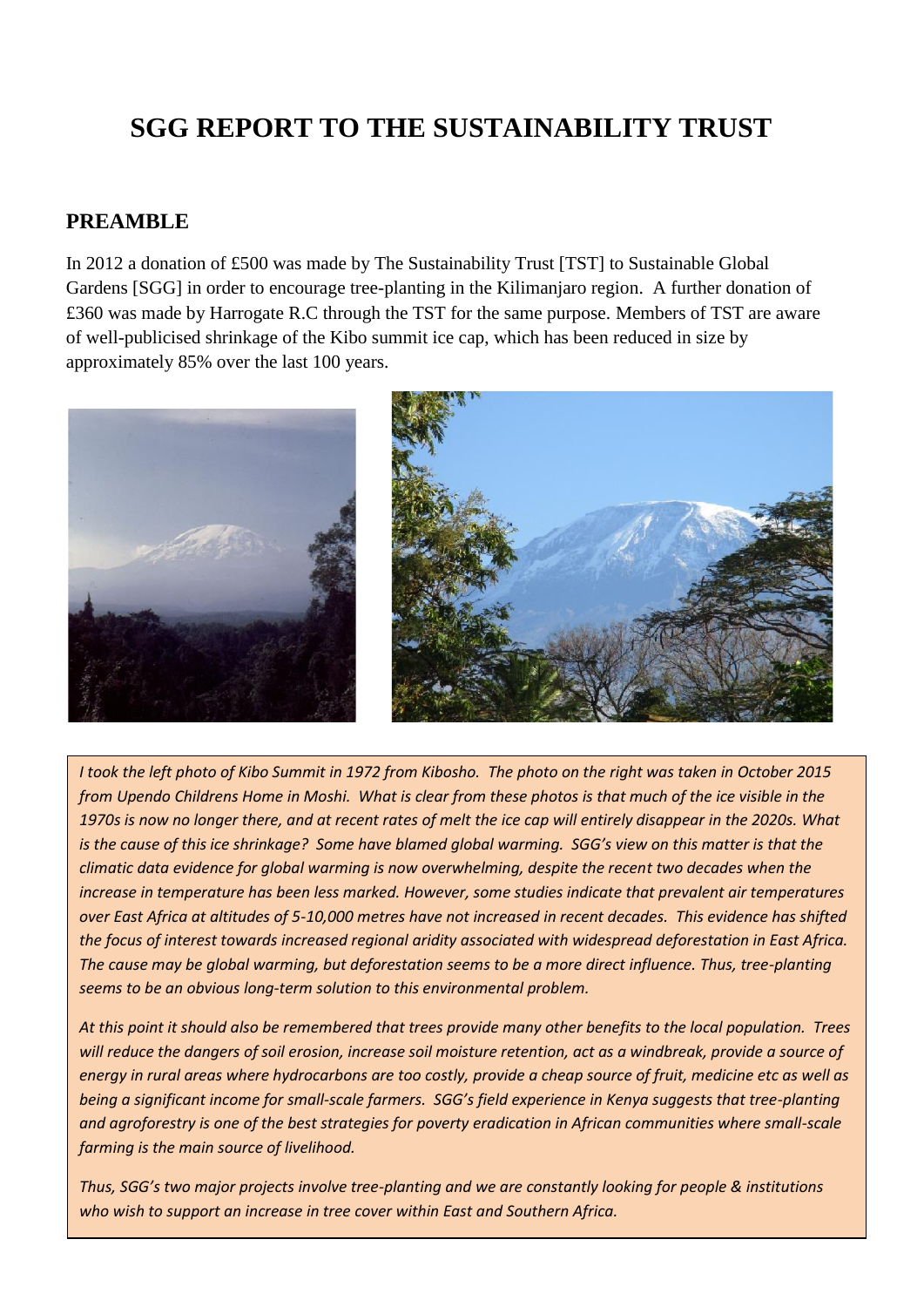It is worth mentioning at this point that the disappearance of the Kibo summit ice cap could herald environmental and economic disaster for the Kilimanjaro region. For centuries the Chagga people who live on the lower slopes of the mountain have taken advantage of the year-long supply of water, which has come from the continuous but slow melting of ice and snow near the summit. That gradual melting has generally been balanced by a gradual accumulation of ice, and field studies on Kibo summit suggest that the ice cap there is at least 11,000 years old. The presence of this ice cap has enabled the local farmers to develop intensive cultivation based on 2 or even 3 harvests per year, whereas most farmers in Northern Tanzania who rely on seasonal rains for cultivation are far less productive. If the Chagga had to rely solely on rainwater for their farming, agricultural production in this region would be significantly reduced.

For many years this potential environmental catastrophe was ignored. Indiscriminate deforestation and burning to provide land for cultivation, to support charcoal commerce and to provide commercial timber has been evident in nearly all areas of Northern Tanzania visited by the writer. However, during the last decade there has been much greater concern about tree-felling as the consequences of soil erosion, desertification, the drying of permanent streams as well as the undisputable shrinkage of the ice cap on Kibo summit are there for all to see.

Official policy concerning trees has also developed to deal with an environmental problem which affects the whole of Tanzania. The government are encouraging tree-planting wherever the community is willing to implement such action. The issue for The Sustainability Trust to consider is whether or not TST and the global Rotary community are able to make a significant contribution to the extensive reafforestation which is needed in North Eastern Tanzania. Part of the answer to that question is concerned with the issue of whether or not Rotary clubs located in the Arusha, Kilimanjaro and Tanga regions of Tanzania are capable of implementing significant tree-planting projects within their own local communities. This report will provide some field evidence relevant to this latter question.

## **INTRODUCTION**

This report is based on a visit by SGG directors Paul and Carole Keeley to Rotarian Faye Cran of RC Moshi. In 2013 Rotarian Faye had been asked to disburse £500, which had previously been donated by The Sustainability Trust to those Rotary Clubs in the Kilimanjaro-Arusha area who wished to engage in tree-planting but who were short of funds to do so. SGG implement tree-planting programmes on the basis of the average seedling costing the equivalent of 20p, although we are aware that such seedlings are generally more expensive in Tanzania than in Kenya. Thus, our expectations were that it would be possible to plant at least 2,500 with the donation given.

Rotarian Faye added significantly to the funds from TST. She reported that 2,000 seedlings were distributed to Machame RC, a further 2,000 to RC of Tengeru, 500 to Same RC, and approximately 1,000 given out to the general public. No funds were given to R.C Rombo Mkuu, who had received a previous donation to promote tree-planting. The task for SGG in October 2015 was to count/monitor the trees planted by these Rotary clubs, and thereby evaluate the success of this project.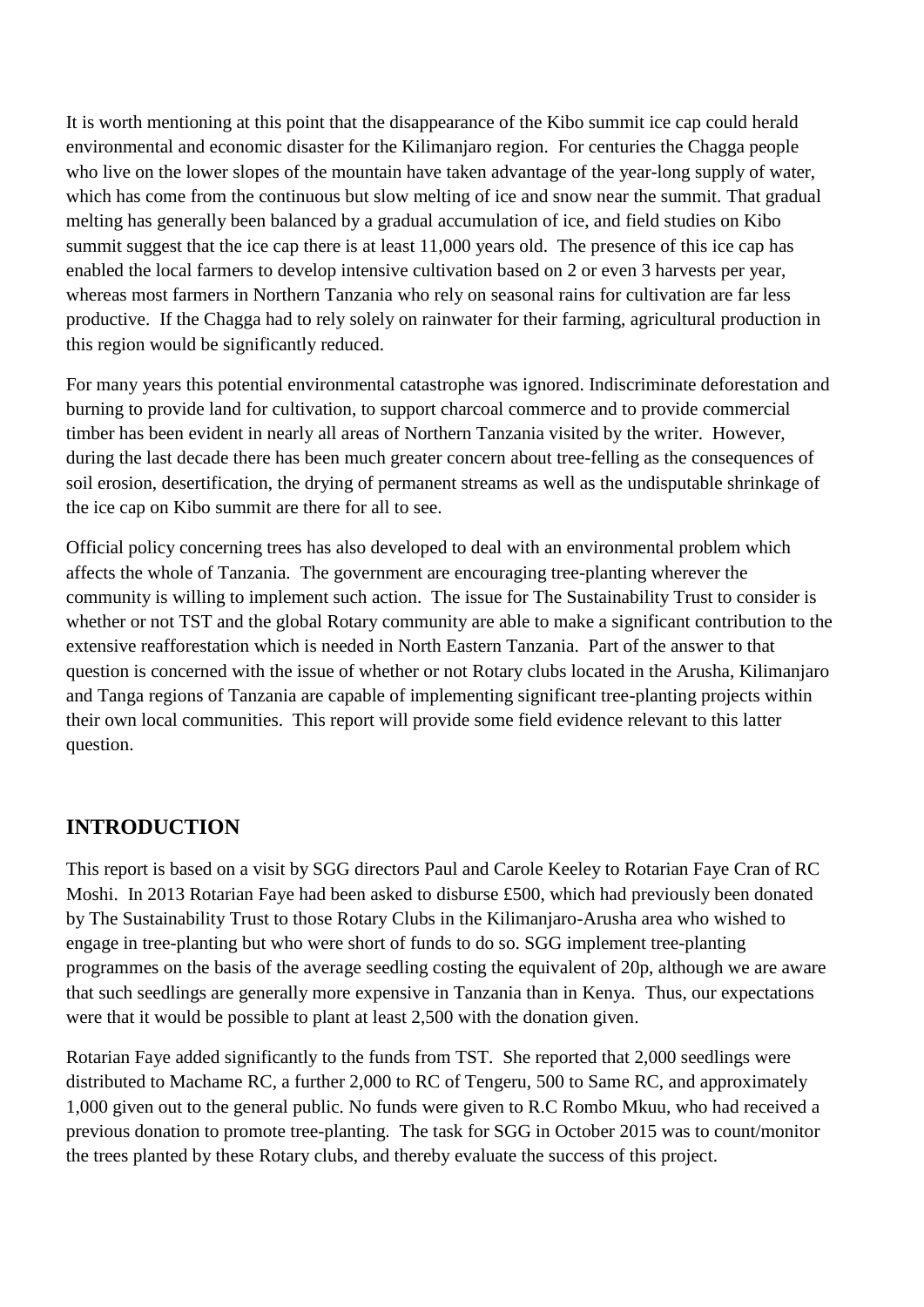

*The main activity during this October 2015 visit has been the counting of trees. In the top left photo SGG director Carole Keeley is recording trees in Dr Kwayu's banana shamba. Tree-counting usually requires the help of those who planted the trees, and this gives an excellent opportunity to chat to our Tanzanian partners. In the top right photo I am discussing I do not know what with pupils from Mlangarini School. The lower left photo shows some of the many trees which have been planted at Mlangarini. I spent one day counting trees distributed by Tengeru RC. Throughout that day I was very ably assisted by Loki: it was a pleasure to work with him. In the lower right photo he is holding one of the several hundred Grevillea robusta which we counted that day.*

## **SAME ROTARY CLUB**

RC. Same received some 500 seedlings, we think. SGG had many commitments in Kenya and too tight a schedule to allow a visit to R.C. Same, so it was decided to reserve some funds for the club and wait until February 2016 when there would be sufficient time to allow a proper visit.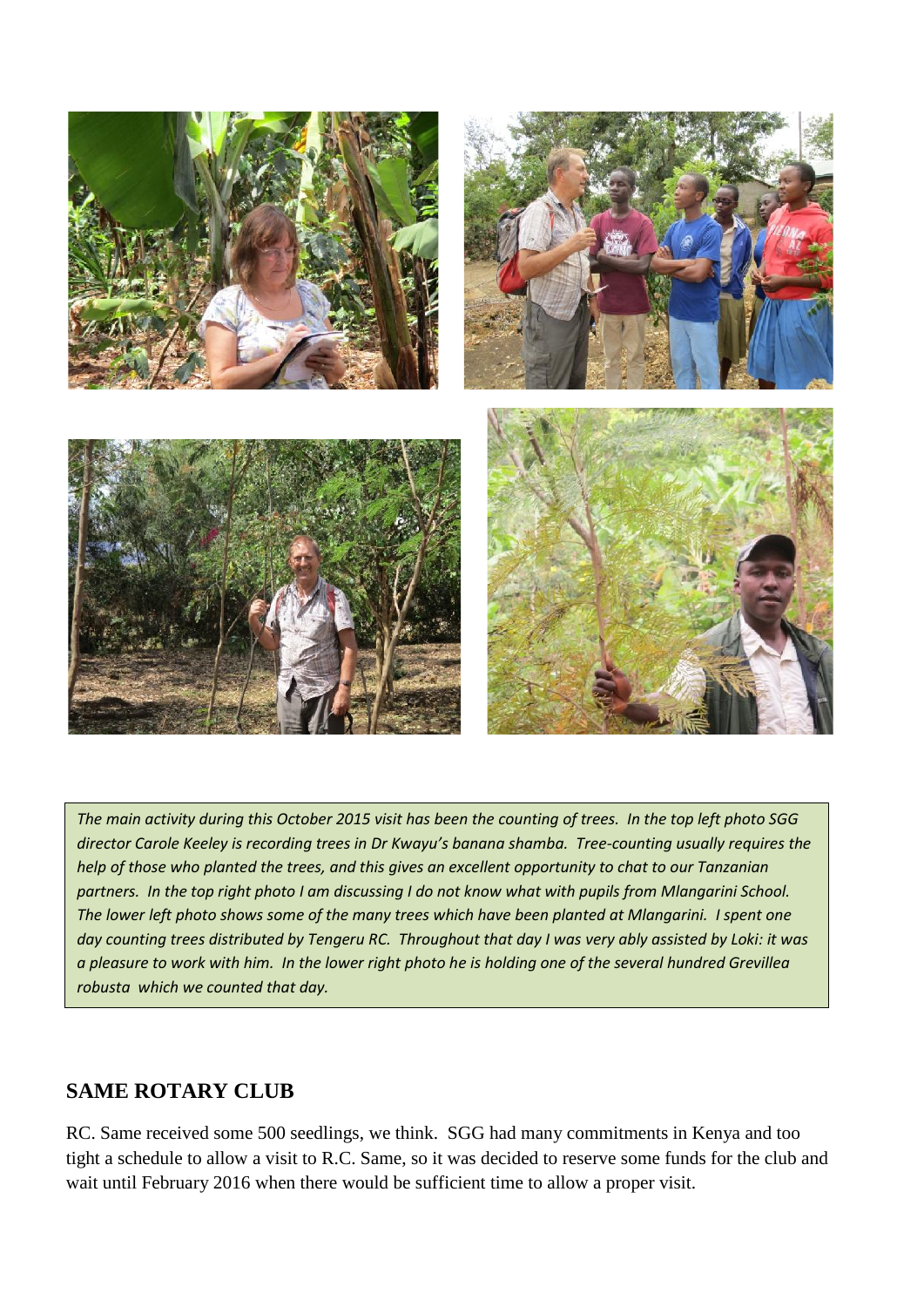# **TENGERU ROTARY CLUB**

On Saturday  $10^{th}$  October SGG were assisted by Rotarian Robert Mlugu [tel.  $+255$  755041920. email: mojifamojifa@yahoo.com] to view some of the club's tree planting in recent years. Our main findings were:

- Farmer Elipokea Meing'ali [0759121232] in Ambreni village has a riverside shamba which includes a steep slope unsuitable for cultivation and a small plot around the house at the top of the slope. He had received 200 seedlings. We counted  $125$  Grevillea  $+ 10$  Markhamia lutea on the slope, which was sufficiently steep to be a hazard. On the plot at the top of the slope there were more than 50 small Markhamia, some of which Elipokea will try to transplant onto the riverside slope, as well as another 9 Grevillea. We also noted 7 fruit trees, 2 jacaranda, some mujohoro, and mwarobaini nusu;
- Lilian Olosiritore [0758086834] has a shamba close to Longange Secondary School in Shangarai village. She received 100 seedlings from Tengeru RC. Within the shamba we counted 68 Grevillea, 5 other trees, and 5 fruits to give a total of 78 young trees. Severe drought was given as the main reason for the failure of some of the Grevillea;
- We then visited Longange Secondary School, who had also received trees according to Robert. Along the perimeter wall of the school there was a line of Grevillea which had clearly been planted about 3 years ago. Robert had arranged to meet the Deputy Head who would show us round the trees. However, when we went to greet the Head he was most impolite and critical. After some unpleasant discussion I rescued a very embarrassed Robert by saying that if the Head did not wish us to visit and count the school trees we would not do so. Only at this point did the Head realise that I spoke poor but adequate Kiswahili, and that I understood what he had said. We left without further ado. This was the only example where traditional Tanzanian greetings and hospitality were not given to us, and where we received a negative response;
- Our next visit was to Mlangarini Secondary School where we were met by the Head, Bw Elisa Pallang'yo [tel. +255 767466731. email:  $ejopall&@yahoo.com$ ], and where we received a very different reception. An SGG team had visited Mlangarini in 2012, and it was immediately clear that an improvement since then had been made in this very dry locality. We counted 679 trees. There were many different species, but the majority were mujohoro - one of the few species to withstand the long droughts of this area. This is a large school with 1100 pupils and large grounds which could support more than 1,000 trees. SGG thinks it important to encourage tree-planting in what could become a model school for this area;

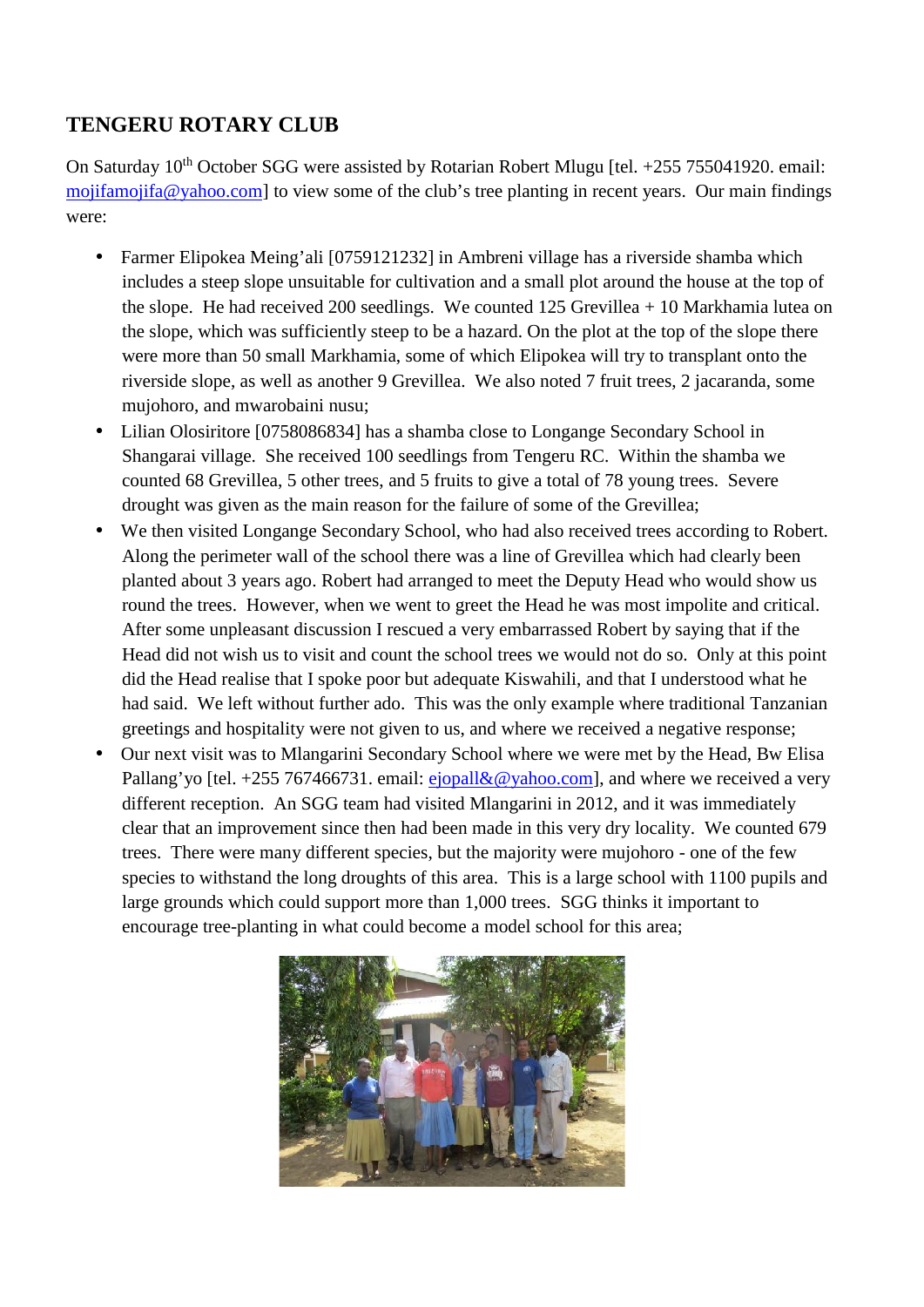- The current President of Tengeru, Margaret Kiuya [tel. +255 753689698] has a plot on nearby Mama Ndoki Hill which has been planted with 250 Grevillea, pine and cypress. Once again this is a steep slope where cultivation is liable to lead to soil erosion, so a woodlot is a good use of this ground. We counted 208 trees. At the top of this plot there is a path and Margaret's worker reported that many trees planted near that path had been stolen. This is a common problem in the context where farmers want trees but are not yet prepared to pay for them. Thus, we should not assume that the 42 missing trees are not flourishing in neighbouring fields. We have suggested to Tengeru RC that in future they reserve some 10% of their planting stock to be given away to neighbours in the hope of reducing this type of loss;
- RC. Tengeru have distributed a large number of trees to farmers & schools which we did not have time to visit, so we asked President Margaret and Rotarian Robert to check on how many of the trees donated by Tengeru have survived;
- The above information was collected on Saturday  $10<sup>th</sup>$  October. When we passed through Tengeru on 16<sup>th</sup> October Paul had a further opportunity to check trees. The following received trees distributed by Past President of RC. Tengeru, Bw Gabriel Kaaya [tel. 0784773977 or 0755860477. email: gabrielkaaya@gmail.com];
- There are 7 trees, including 2 mangos in the Keith Stanton Primary School yard;
- Bw Tall was given 40 grevillea, and we counted 39;
- Bw Langaeli was given 50 Grevillea, and we counted 49;
- Bw Swai was given 20 Grevillea, and we counted 14;
- Bw Zacharia was given 20 Grevillea, and we counted 17 with an additional 2 Markhamia. A high proportion of these Grevillea were planted near the streams in this locality in order to reduce riverbank erosion;
- Gabriel Kaaya was given 60 Grevillea, and we counted 48;
- Thus, on 10th  $\&$  16<sup>th</sup> October SGG counted a total of 1287 trees planted using the TST donation. There are some Tengeru RC members we did not visit as well as the trees at Longange, which we did not count although there were clearly visible. With this in mind, SGG thinks that this is an excellent effort by Tengeru RC. Rotarian Faye and SGG have decided to award the club £150 from RC Harrogate's 2014 donation towards tree-planting n Northern Tanzania.

This is not the only tree-planting work around Tengeru. Rotarian Robert Mlugu is Director of a local NGO called Moivaro Jitegemee Family [MOJIFA]. This is a group of 56 farmers around Ambreni village, and the aim of MOJIFA is to promote organic vegetable production, agroforestry, and improved poultry keeping. The records in MOJIFA office suggest that the group has distributed more than 15,000 trees in the last 3 years. MOJIFA is the type of small, local NGO which SGG would like to financially support if funding becomes available in the future. We believe that such 'grassroots' organisations can often give better results than larger institutions.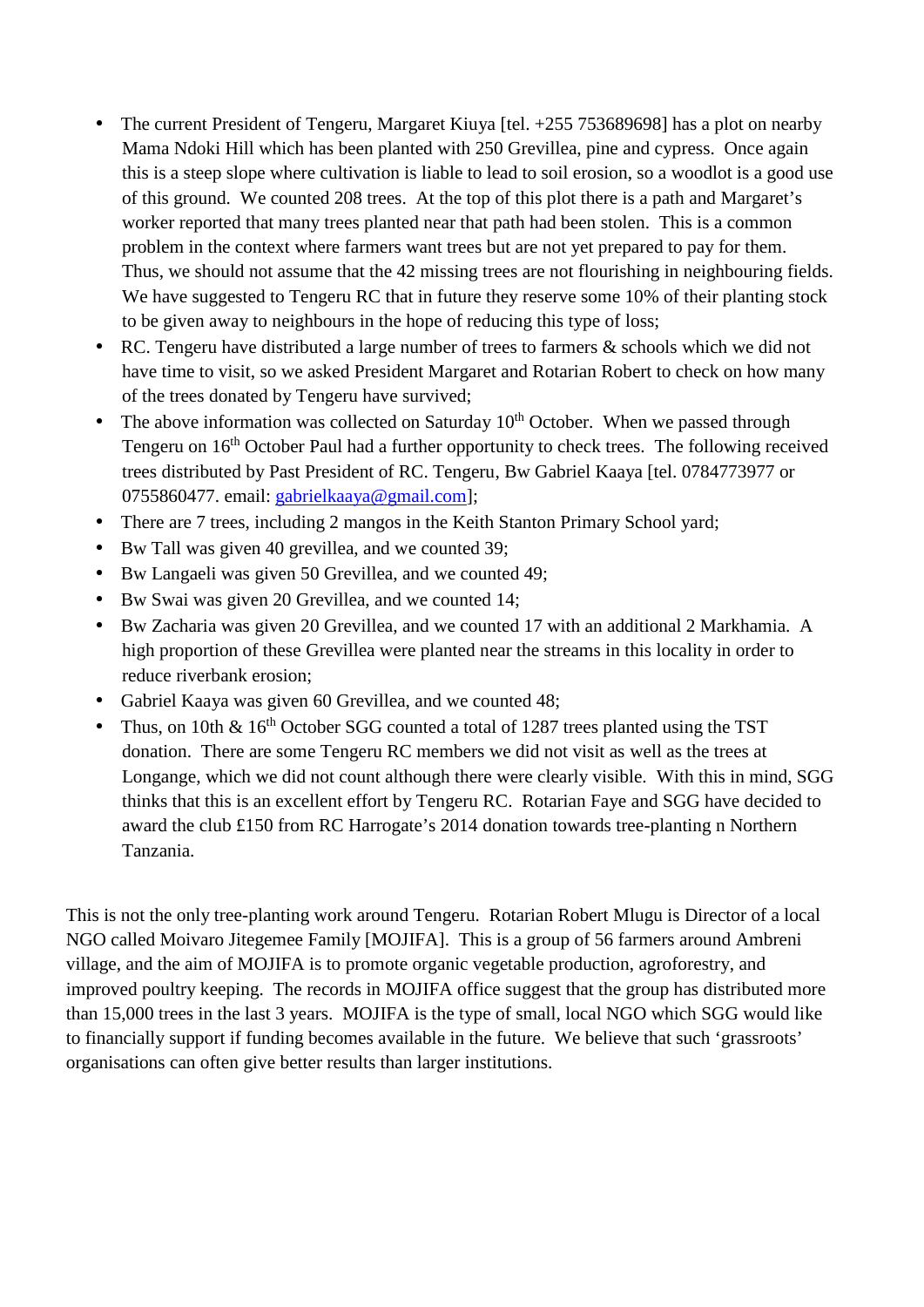# **MACHAME ROTARY CLUB**

On Sunday 11<sup>th</sup> & Monday 12<sup>th</sup> October SGG visited Machame Rotary Club [email rotmachame@yahoo.com] where we were met by the current president, Raymond Uronu [Tel:0787566614, email damascusuronu@yahoo.com]. We were taken to a small hospital in Machame where we picked up Rotarians Dr Kwayu[email msifuni2000@yahoo.com] and Mr Ram [Hai Green] Initiatives email 2013hagi@gmail.com ]. They advised us to check out Byrd Polar Research Centre who are interested in environmental education, especially climate change mitigation & carbon sequestration. They also mentioned Sustainable Land Management and Hai Green Initiatives which was set up by Mr Ram. They took us to the following sites:

 Bw. Kiramu's farm where 300 trees were given out. We counted 5 acrocarpus (known locally as 3 minute tree as it grows very quickly) and 298 grevillea giving a total of 303 trees. These had been planted on a single plot interspersed with existing banana plants;





woodlot *woodlots are primarily to reduce soil erosion on a steep riverside bank and also to become part of a riverine Club President Raymond Uronu counting Grevillea in Bw. Kiramu's shamba [see top left]. Very often Grevillea are grown in a banana shamba to provide shade & leaves for mulching for the bananas. Another type of planting is the riverside woodlot where it is difficult to give accurate tree counts [see top right]. Such forest which will help stabilise water flow. RC Machame are encouraging the restoration of the riverine forest near Nshara bridge [see bottom left]. And here are the difficulties of accurate counting: dense vegetation and steep slopes [see bottom right], but an excellent and encouraging visit to Machame.*



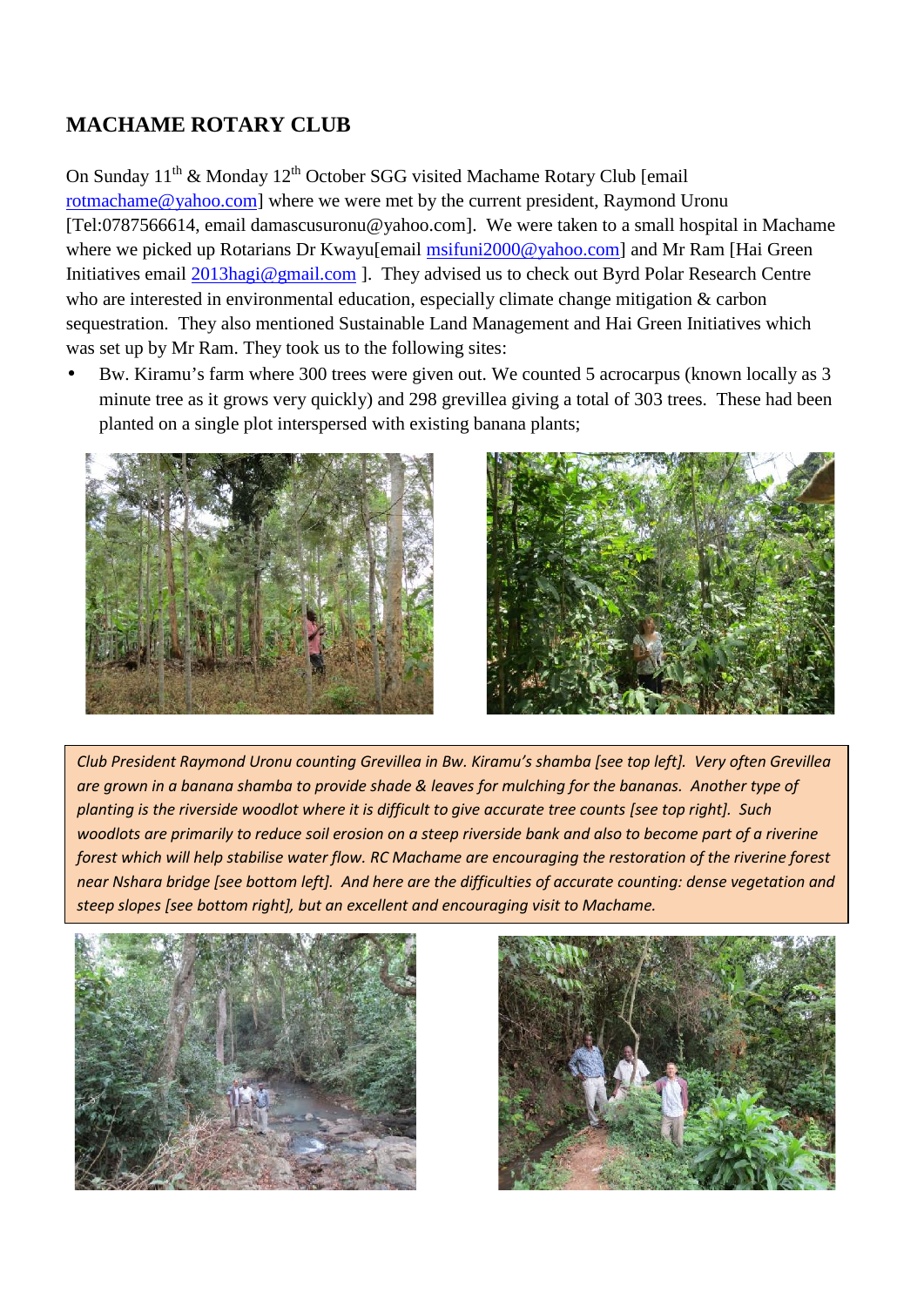- Dr J Kwayu's own plot where we counted 47 mzizi, 24 avocado, 60 grevillea 55 acrocarpus, 3 mangos and 21 various other unknown species, giving a total of 210 trees. Again these were grown among banana plants;
- Our next visit was to a small woodlot near Makoa stream. Counting in this dense and tangled vegetation was difficult, but we estimated that there were at least 100 trees in this small plot. Of course, many of these small trees will never grow to maturity as a few will outcompete the others, but the dense vegetation is very suitable for this riverside location. This woodlot is part of a bigger tree planting scheme, where Machame RC are working with a local CBO called Hai Green Initiatives. This scheme started in 2011 and has planted 89,000 to date along a 5 km stretch of the river. Before these trees were planted the stream dried up every year at about this time, but now there is a covering of high trees and a stream with flowing water. This field evidence strongly suggests that environmental damage is reversible if sufficient members of the community take action;
- Near Nshara bridge trees were planted on the river bank. We saw some mzizi 5-6 metres high less than 3 years after planting. Here we counted 50 trees to be included in our survey;
- Raymond Uronu is the current President of Machame RC. He has a small plot away from his home where we counted 26 grevillea, 4 avocado, 2 mzizi and 1 unknown tree – giving a total of 33 trees;
- On  $12<sup>th</sup>$  October we then visited Mr Rumisha Kwayu and counted 39 mzizi near the riverbank. These were part of the 89,000 trees riverine forest project. Now that these riverbank trees provide an additional biodiverse habitat monkeys and hornbills are seen in the area again. We saw both of these on our brief visit. Within the neighbouring banana shambas we counted an additional 269 trees. These were a mixture of species, but mainly Grevillea;
- Harambee Secondary School was our next visit. This school has large grounds and could support many trees. We counted 158. However, construction work is in progress at present, and this has resulted in some recently planted trees to be destroyed. We also noticed that many trees had been damaged by pupils breaking off twigs & branches. Schools have good potential as tree-planting sites, but a certain discipline among pupils is also required. On one side of the school there is a steep bank going down to the river. This would make a good site for further planting;
- Msifuni Kwayu had 83 trees around the home and a woodlot of approximately 70 trees on a steep slope going down to river. We estimated the total number of young trees to be 153;
- Uduru Secondary School had 70 planted trees within the school grounds. Again there is a steep slope descending to the river. SGG would encourage the school to develop a woodlot/small riverine forest on this land. At the top of the slope there is a small area of Markhamia wildings which are being allowed to grow.
- $\bullet$  Our final visit of 12<sup>th</sup> October was to Nkwamwasi Secondary School which is a small school of 320 pupils, located in the upper part of Machame. Around the perimeter fence there were 64 trees, nearly all Grevillea;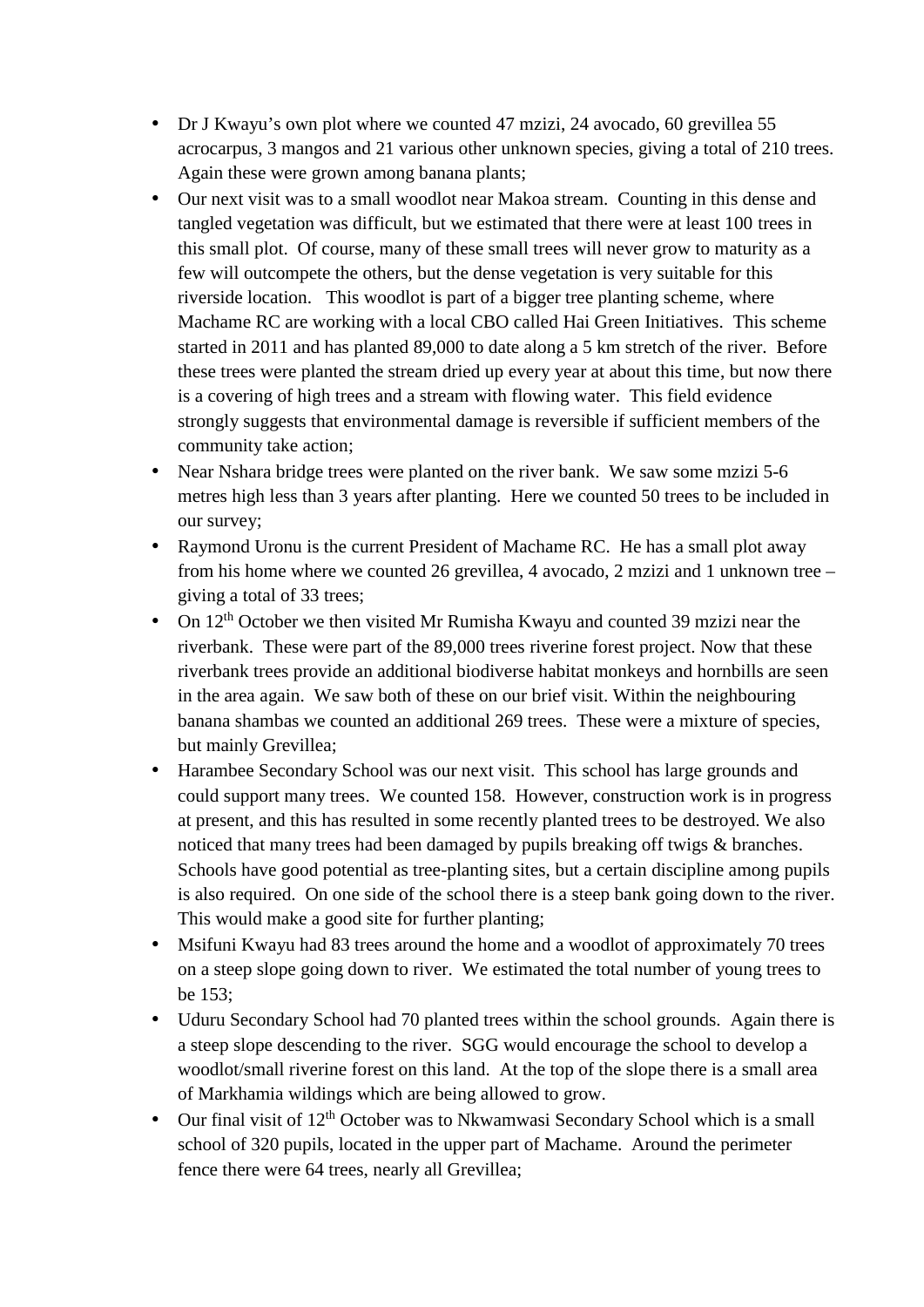Total counted at Machame was 1449 trees. Once again the SGG team had insufficient time to visit all the sites where trees had been planted. We understood that many farmers had received a few trees, so we requested RC.Machame to make a full list of everybody who received trees with a record of how many are now surviving. SGG think this is a very creditable performance by a small Rotary club, so we propose that they also receive £150 from the RC. Harrogate donation.



*A common way to plant Grevillea robusta is along a property boundary to make a 'tall hedge'. This photo shows planting along the perimeter of Kwamwasi Secondary School. This is a school in need of funds for new construction. Such trees not only improve the environment & act as a windbreak, but can also be a precious source of funding as they can be harvested only 6-7 years after planting. The photo also shows Raymond Uronu, RC Machame President. SGG would like to acknowledge the considerable help and hospitality we received from this club.*

#### **ROMBO MKUU ROTARY CLUB**

On Tuesday 13<sup>th</sup> October SGG visited the Rotary Club of Rombo Mkuu. This club did not receive any of the £500 donation from The Sustainability Trust, which went via Rotarian Faye Cran, but they had received a previous grant to implement a school tree-planting. This district is the location of one of SGG's first tree-planting schemes in Tanzania, and we think that it offers one of Rotary's best prospects for success with large-scale planting.

*[See right photo].* This shows part of the tree-planting work in the grounds of Huruma Primary School near Rombo Mkuu. Within these school grounds SGG counted 225 trees which have been planted in recent years. Many rural Tanzanian schools have sufficient space to plant at least 100 trees, so schools seem to be good sites to promote tree planting. However, much depends on the interests of the teaching staff, and in 2013 it was decided to limit the current school tree-planting competition to secondary schools in the Rombo District .

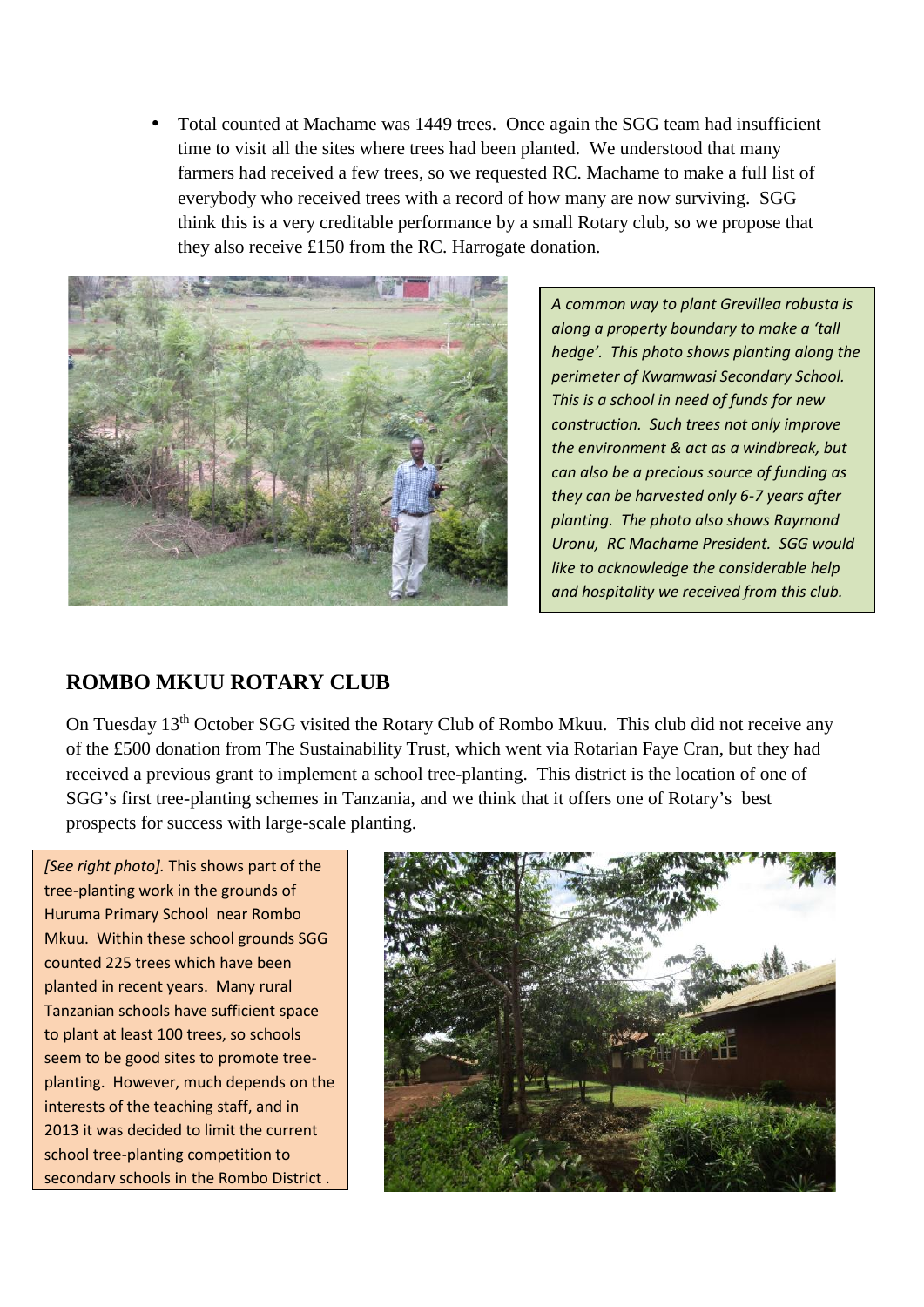Although RC Rombo Mkuu have been tree-planting for several years, this report deals only with schools which have planted following earlier donations made by The Sustainability Trust and various UK Rotary clubs. Furthermore, this report does not include details concerning the villages Mengwe and Mamsera where there is a small tree-planting group separate from RC. Rombo Mkuu. We hope to include information on these additional schemes when we next visit Rombo in February 2016.

The main findings during our field visits on Wednesday 14<sup>th</sup> October were as follows:

- Huruma Primary has planted recently 126 trees in the main school shamba in front of the school. There are also 99 trees planted around the various buildings and along the school boundary. Most of these are Grevillea;
- The neighbouring school Boma Primary have planted 50 trees. Neither of these primary schools are part of the Rombo Mkuu Rotary schools competition. The reason for this is that when the first planting in schools was done, the primary schools in general were far less successful and interested in tree-planting than the secondary schools. Thus, Club President Dr Joachim Swai and SGG agreed to focus on secondary schools for the TST-sponsored competition. Many of the trees counted at these two schools have been planted in the last two years, which suggest that initial failures have been supplanted with more recent success;
- Nearby Kelamfua Secondary had 105 trees in the part of the school grounds visited;
- Horombo Secondary School is one of the competing schools. The Head there has made a considerable effort to plant large numbers of seedlings – a figure of 500 seedlings was mentioned – but this is a dry region where most small seedlings fail to survive the drought. The monitoring group which included SGG, Aloyce Kimario Secretary of RC Rombo Mkuu, and Horombo staff, estimated that there were approximately 300 trees surviving. The advice to Horombo suggested by SGG was: 1] to keep trying; 2] to channel any runoff from the road onto the school grounds to increase soil moisture there; 3] to grow Moringa oleifera as a drought resistant, highly nutritious tree which would benefit the local population; and 4] to plant grasses, including vettivar grass, in the ditches to halt soil erosion;
- Mlambai Secondary School is also located in the lower zone where prolonged seasonal drought is normal. It is also an exceptionally rocky site on which to build a school. Here we counted 282 trees, mainly mujohoro which survives well in this difficult habitat.





*These two photos both show the open* a*rea surrounded by school buildings at Mlambai School. The left photo was taken in 2012 before tree-planting began. The rocky terrain and open, dusty ground is clearly visible. The right photo was taken this week, and it shows how trees can transform difficult conditions and make them a more suitable environment for study.*